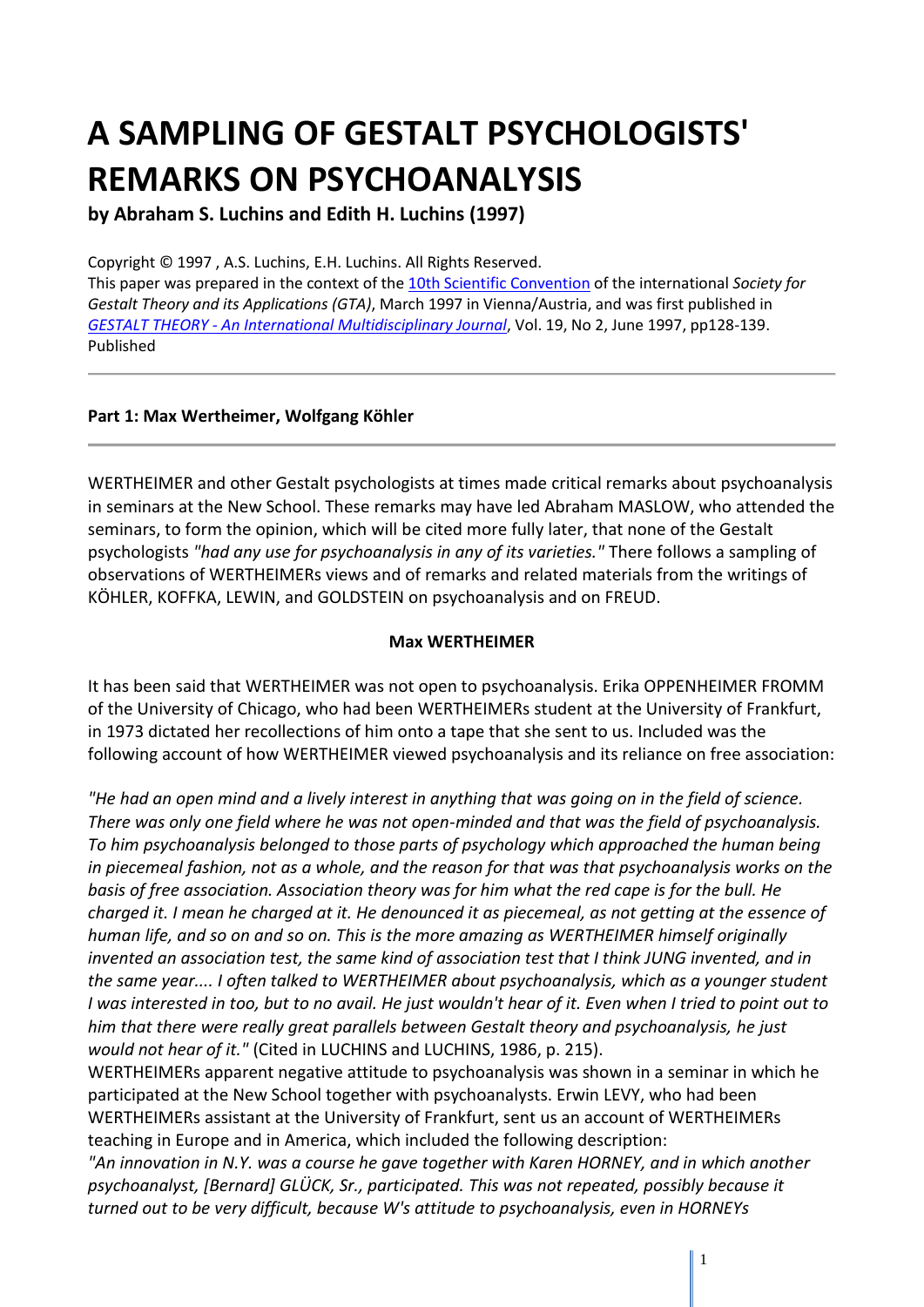*modification, was essentially negative. I recall one tour de force: he was going FREUD one better by giving his own interpretation of the Schreber case. (This was the one area in which, after his death, I had to part company; I do not feel that he was ever really open to psychoanalysis, and he lacked the practical experience with it which would have been necessary to really understand. His often passionate attacks were essentially based on methodological arguments and a strong reluctance to recognize the role of sexuality as FREUD had proclaimed it. In some way, I think, he would have been much more open to later developments in psychoanalytic ego psychology, but these had begun just a few years before he died, and I do not think that he was acquainted with this work.)*" (LEVY, letter of May 31, 1969, cited in LUCHINS and LUCHINS, 1987, p.76)

Referring to M.J. LEICHTMAN (1979) and to our citations from LEVY and OPPENHEIMER FROMM, Anne HARRINGTON in Reenchanted Science (1996a, p. 250, note 130) wrote:

*"When WERTHEIMER first arrived at the New School, he let himself be talked into offering a seminar on the relationship between Gestalt psychology and psychoanalysis, which he taught in collaboration with fellow immigrant Karen HORNEY and psychiatrist Bernard GLÜCK, Sr. This seminar was never repeated because WERTHEIMERs unremitting hostility towards the theory of psychoanalysis made all dialogue essentially fruitless. The fact that the clinical method of psychoanalysis was based on free association was most irritating."*

It is our impression that most seminar members, including some who were psychoanalytically inclined, did not take offense at WERTHEIMERs criticisms, although a few might have done so. It was a "passionate" disagreement over foundational and methodological principles as well as over differences between psychoanalysis and Gestalt psychology in their doctrines of man, doctrines of society, and the relationship between the two. (WERTHEIMER was concerned with such doctrines and their relationships in all his seminars on social psychology and on personality.) Some seminar members regretted that WERTHEIMER emphasized the differences and downplayed or ignored the similarities between Gestalt psychology and psychoanalysis.

## **Wolfgang KÖHLER**

KÖHLERs *Gestalt Psychology* (1947) has the following footnote in the chapter on insight:

*"At this point a remark about psychoanalysis seems indicated. According to the analysts, people often do not know at all why they behave in one way or another. Their actual motivations may be quite different from those which, they believe, are operating. Now, we can admit that some such instances occur in normal life, and there may be many more under pathological conditions. I doubt, however, whether observations of this kind justify the general pessimism which is so often derived from them.... We ought to distinguish between two things: in some cases the Freudians may be right, while in others people merely fail to recognize their inner states. I am inclined to believe that many observations which the Freudians interpret in their fashion are actually instances in which recognition does not occur. Recognition, which operates with perfect ease in perceptions, is surprisingly sluggish in the case of inner processes. Incidentally, this is true whether or not the inner facts in question deserve to remain unrecognized.*" (p. 335n)

In "Obsessions of Normal People," a paper KÖHLER read at the inauguration of the Graduate School of Arts and Sciences at Brandeis University in 1959 (reprinted in 1971), he said the following:

*"I now turn to psychoanalysis, the source of more, and of darker, Smog than any other doctrine has produced. It takes some courage to speak of analysis in such terms, for nobody likes to be regarded as a reactionary, and at the present time acceptance of the tenets of psychoanalysis is taken for granted among those who must, under all circumstances, have so-called advanced views. One also hesitates to criticize psychoanalysis for better reasons. In the first place, FREUD did reform*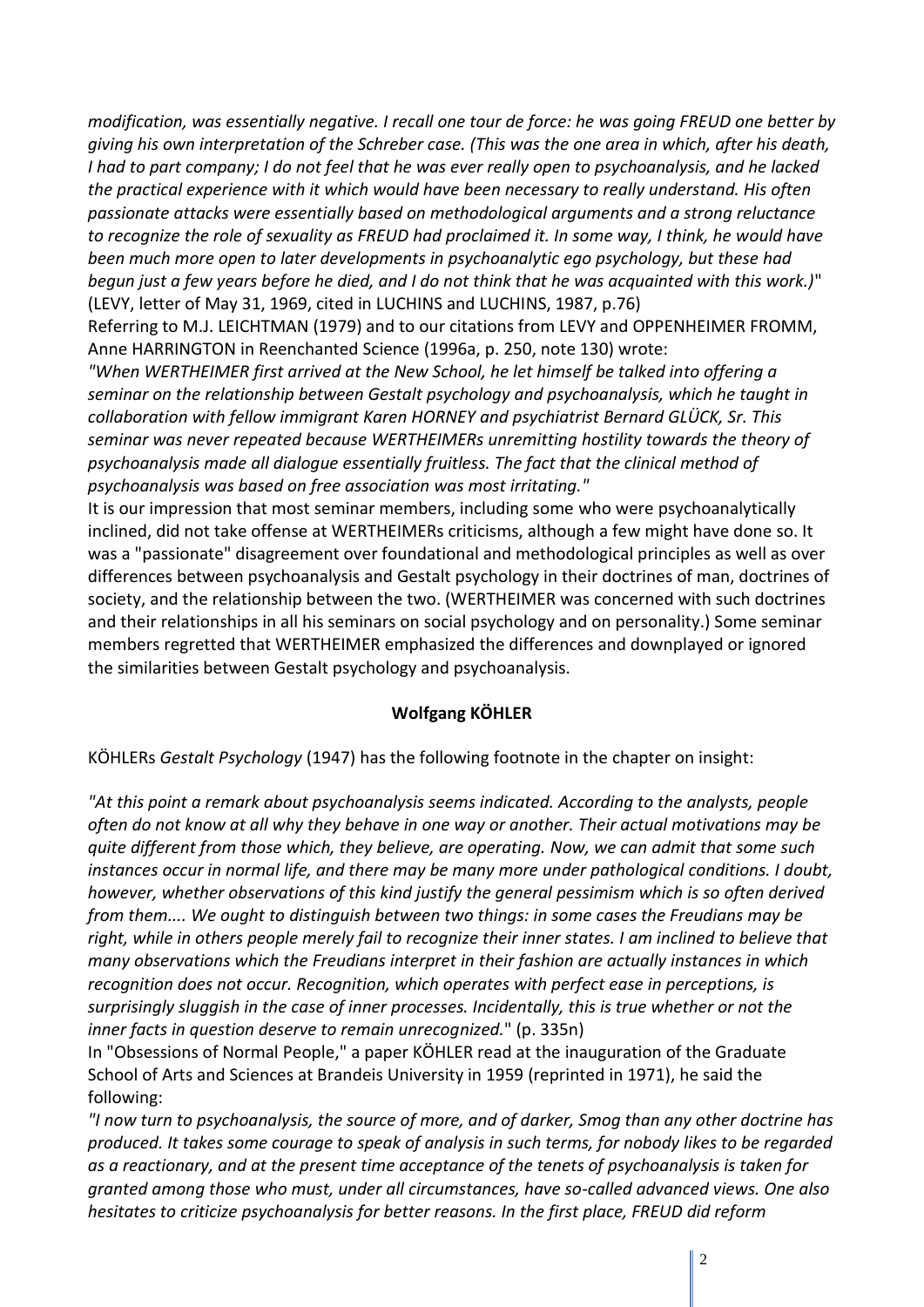*psychology by placing motivation, which was then badly neglected, into its very center.... What, then, is to be criticized in psychoanalysis? The original thesis that sex lurks behind all our actions and thoughts can no longer disturb us seriously. It has been repeated too often and now begins to sound stale.... But we have a far more serious reason: according to the analysts, we seldom know why we act as we do, because our real motives are hidden in the unconscious. Psychoanalysis and certain forms of Marxism have two things in common: first, the thesis that one motive alone is of paramount importance - although the two views differ as to what this motive is; and, secondly, the claim that, over and over again, we are utterly unaware of the fact that this one power is at work whichever it may actually be. How is a person to feel responsible for his actions once he has accepted such statements? ....The voice of conscience, we are told, is only that of the censor, and the censor is a mere coward. He always insists on behavior of which the Joneses approve. But, then, what other guide are we to follow? There is only one left. We have to go to the analyst.... The main point is that, in this fashion, the right way of living becomes a matter of which a specialist has to take care for us....*

*The Smog produces a curious symptom. Soon, those who are strongly affected become unable to distinguish clearly between one intellectual food and another - provided the food fulfills this main condition: it must taste bad. In fact, the affected people fairly search the markets for food that would be rejected by others. After a while, sex in a less attractive form no longer fully satisfied their appetite, and so they added the death instinct to their program. In the twenties, they even discovered that actually other motives may be more important than sex.... analysis now offered a new fruit, which also had a bitter taste, namely anxiety [which] fulfilled the necessary condition that man be shown to be a pathetic figure. Thus, according to some, it was the wish to succeed in society which makes man run. We are all climbers; and, since we cannot all climb as high as we wish, we constantly try to invent excuses for our failures, to avoid further tests so that we do not fail again, and to find substitutes for our real goals. What, after all, is greatness in the arts? ....we discover to our satisfaction that greatness correlates with a neurotic condition.*

*By now, all this has filtered into millions of minds by way of innumerable channels. I regret to say that it has also affected the minds of quite a few psychologists. If it is not anxiety about which these people write, then it is frustration; and, when it is neither, then it is likely to be aggression. Death instinct, anxiety, inferiority complex, frustration, aggression - what a vocabulary! ....Never will they mention cheer, joy, happiness, hope, or fortitude. It is as though, among the chemists of our time, there were a fashion to talk endlessly about sulphur and arsenic, but never about iron and nickel, silver and gold.... Quite recently, I read in an essay that artists are distinguished from other people by being able to shape the pain from which we all suffer. Is there nothing else they might occasionally be tempted to shape?*" (1971, pp. 401-404)

# *References:*

OPPENHEIMER FROMM, Erika (1973): *Recollections of Max Wertheimer,* personal communication taped.

HARRINGTON, A. (1996a): *Reenchanted Science: Holism in German Culture from Wilhelm II to Hitler*. Princeton, New Jersey: Princeton University Press.

KÖHLER, W. (1947/1929): Gestalt Psychology. New York: Liveright.

KÖHLER, W. (1959/1971): "Obsessions of Normal People," paper read at Inauguration of Graduate School of Arts and Sciences, Brandeis University, Waltham, Massachusetts, 1959. Reprinted in *Selected Papers of Wolfgang Köhler*, Mary HENLE, Ed., Liveright, New York, 1971, S. 398-412. LEICHTMAN, M.J. (1979): "Gestalt Theory and the Revolt Against Positivism," in Allan BUSS, Ed., *Psychology in Social Context.* New York: Irvington.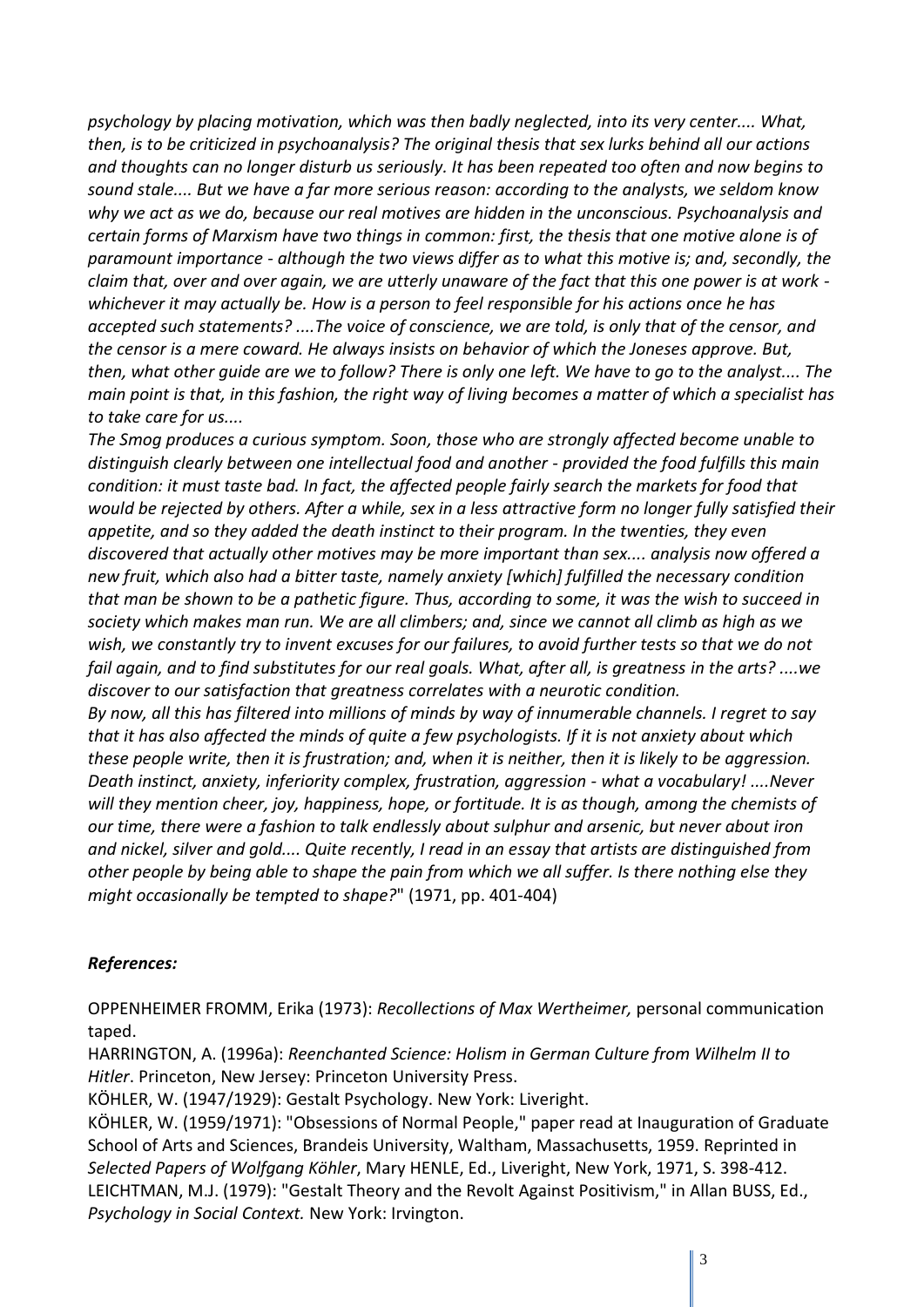LEVY, E. (1969): "Max Wertheimer in Europe and America," personal communication, May 31, 1969.

LUCHINS, A. S. & LUCHINS, E. H. (1986): "Wertheimer in Frankfurt: 1929-1933," *Gestalt Theory, 8*  (3), September 1986, S. 204-224.

LUCHINS, A. S. & LUCHINS, E. H. (1987): "Max Wertheimer in America: 1933-1943," Part I, *Gestalt Theory, 9* (2). June 1987, S. 70-101.

LUCHINS, A. S. & LUCHINS, E. H. (1988): "Max Wertheimer in America: 1933-1943," Part II, *Gestalt Theory, 10* (2), June 1988, S. 134-160.

MASLOW, A. (1968, 1969): unpublished memoirs, 1969, "Comments on J.& G. Mandler's The Diaspora of Experimental Psychology: The Gestaltists and Others," Perspectives in American History, 2, 1968, pp. 371-419, in the *Archives of Psychology*, Akron, Ohio.

#### **Part 2: Kurt KOFFKA, Kurt LEWIN**

#### **Kurt KOFFKA**

In *Principles of Gestalt Psychology* (1935), KOFFKA distinguished the geographical from the behavioral environment. He claimed that the behavioral environment is insufficient to account for the totality of our behavior, describing *"at least three different types of behavior for which no proper behavioral environment can be found"* (p. 50).

*"(a) So-Called Reflexes. At every moment of our life the tonus of our musculature is regulated. Were it not, we could neither sit nor stand nor walk. But all these adjustments take place without our knowing about them; there is no behavioral environment for them. What is true of the tonic reflexes holds also for the so-called phasic ones: I send a strong beam of light into a person's eyes, and his pupils contract; I remove the light, and they expand again.... The pupils of a boxer knocked unconscious will still react....*

*(b) Forces That Determine Behavior Outside of Behavioral Environment.*

*The forces which determines our behavior may not always be those we believe to be the determinants. We may do something in order to please X as we think, when in reality we do it to spite Y, when Y need neither be present nor in our thoughts. Psychoanalysis in its various forms has brought to light many such facts, and perhaps its general tendency may be said to be the proof that all our actions are of that type... However far the psychoanalysts may overshoot the mark, it remains true that this type of action exists, that it cannot be explained in terms of behavioral environment, and that it is so similar to the rest of behavior that it needs a common explanatory concept. Since the field concept is applicable to all behavior, it appears again that the psychological field cannot be identical with the behavioral environment.*

*(c) Memory. There is memory. Now memory determines to a great extent our behavioral field, and*  in so far cannot serve as an argument against its universality. That I speak to A whom I met *yesterday and not to B whom I never saw before is due to the fact that A is, in my behavioral environment, a familiar person, B a stranger. But there are other ways in which memory determines behavior without the mediation of a behavioral field. The rapid and accurate activities of a trained typist are not explainable in terms of the actually present behavioral environment, as little as the playing of Kriesler... But skills are not the only memory effects that fall outside the scope of behavioral environment. I think of a person, a city, a mountain, but cannot recall its name. I* want to very badly, but no effort seems to help. So *I* give up and do something else, when *suddenly the name will appear. Again a type of behavior which takes place without a behavioral environment but must, nevertheless, be the result of operative forces, a field process.*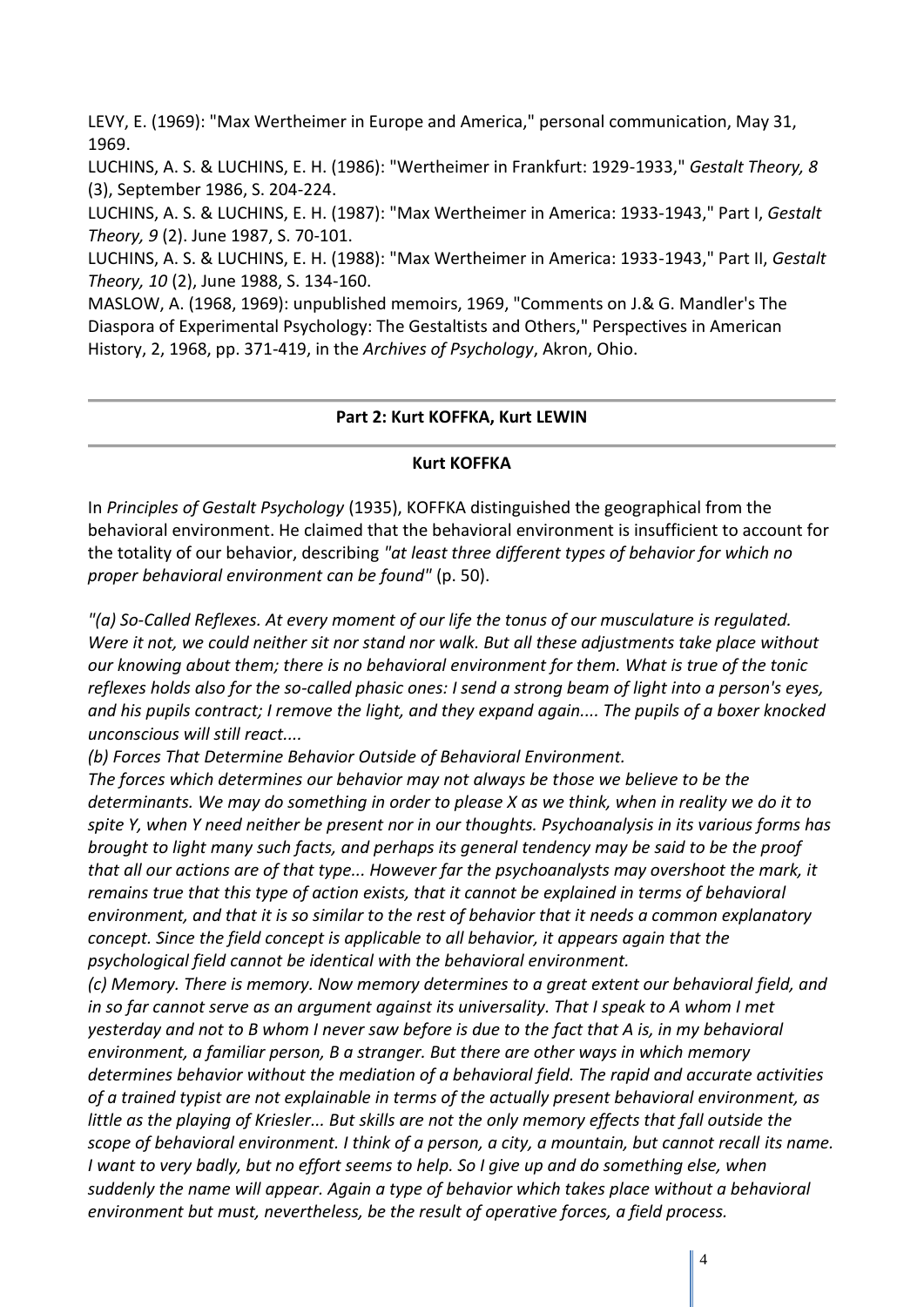*"Unconscious." To call the facts adduced sub (b) and (c) unconscious or subconscious does not help us.... And since we agreed that the word consciousness should be used only as an equivalent to direct experience, containing the behavioral environment and the phenomenal behavior of the Ego, we must renounce the use of the terms un- and sub-conscious. However, there must be a reason why these words were coined and so widely accepted; why did not all psychologists simply distinguish between conscious and merely physiological processes? I believe the answer lies in the fact that the physiological processes were not treated as field processes, whereas the processes called un- or sub-conscious had very definite properties which in our terminology we call field properties."* (1935, pp. 50-52)

KOFFKA raised questions about the Ego: What are the conditions for an experience to be incorporated in the Ego? What accounts for the unified and segregated nature of the Ego and for its relative constancy? He pointed out that the Ego problem cannot be properly treated in the three dimensions of space without taking time into consideration.

*"Even though we have, at the moment, no real knowledge of the forces which keep the Ego unified and segregated from the rest, we must assume the Ego to be a particular field part in constant interaction with the rest of the field.... no Ego would exist, as a special system, unless it segregated itself from other systems....*

*If vision supplies us with many objects spatially distributed and clearly articulated, then vision must supply us mainly with non-Ego things. What then about the visible parts of our body, why are they drawn into the Ego? ... For we have knowledge of our limbs not only from vision but also from those other sources which give us notice about the non-visible parts of our body. These processes, aroused in the entero- and proprio-ceptors, form probably, as we have explained, the first material for the organization of the Ego. If, then, the place of the visual body data coincides with the place of the other data belonging to the same part of the body ("coincides," of course, in behavioral space), then we should be able to apply our law of proximity to explain why the visual data are experienced with the Ego character, "my hand," "my leg," etc.*

*[Needs are] states of tension which persist until they are relieved. Our most general aims are therefore permanent, tensions which last through great parts of our lives. These needs being our needs, they belong, of course, to the Ego system."* (pp. 328-330)

KOFFKA drew conclusions about the Ego system and related them to psychoanalytic theory: *"Our conclusion is clear: the disappearance of the Ego from the behavioral world does not mean for the normal adult an annihilation of the Ego. It survives as a part of the psychophysical field even when it is not represented in consciousness, and that forces us to the conclusion that normally, when the Ego exists in our behavioral world, this phenomenal, or conscious, Ego is not the whole Ego. It is probable that the Ego is first formed in organization which proceeds on the conscious level. But after it has been formed it becomes more and more stable, more and more independent of momentary conditions of organizations, so that eventually it is a permanent segregated part of our total psychophysical field. This is , as I see it, the true justification of the various psychoanalytic theories which investigate the particular properties of this permanent Ego, the strain and stresses within it. The psychoanalytic terminology is, at least, misleading. The psychoanalysts' use of the term unconscious was unfortunate. We have briefly referred to it in our second chapter (p. 50f), where we said that the reason for this terminology would disappear if we treated the phenomena so designated as field events. Our Ego concept has fulfilled this promise. The Ego being a sub-system in a larger field, its states are field events even when this field is not the behavioral field, when it is not conscious....*

*But rightly interpreted the principles of psychoanalysis cannot be dismissed by a shrug of the shoulders, much as the special claims of any psychoanalytic school may be open to just and severe criticism. The development of psychoanalysis has been influenced by the two poles which have affected the whole of psychology, the pole of mechanism, which was paramount in FREUDs earlier*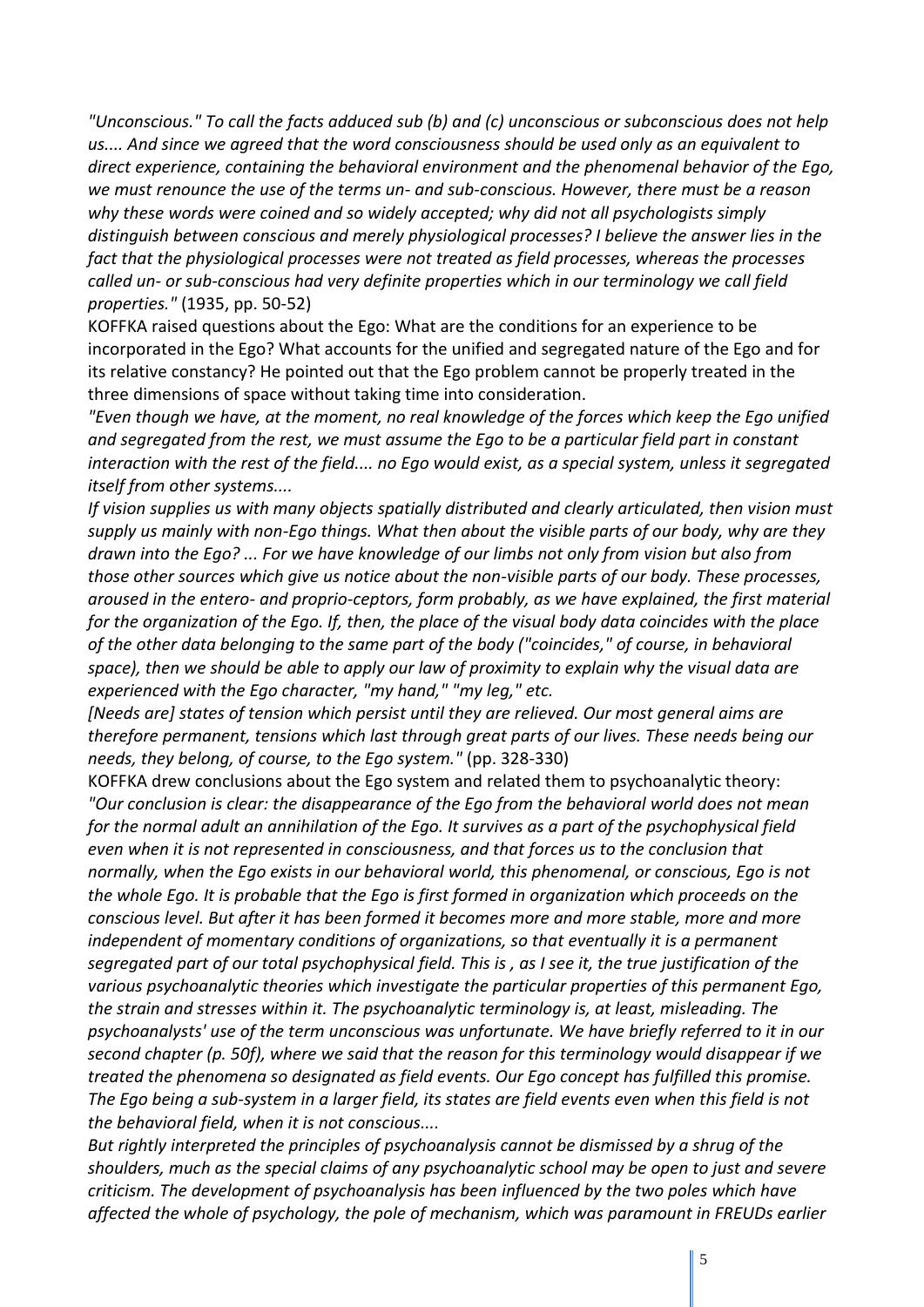*work, and the pole of vitalism, vitalism, even with a mystical tinge which became so prominent in the later development, particularly in the hands of JUNG. Psychoanalysis will, I dare to predict, enter a new and healthier state of development when it frees itself of the mechanistic and the vitalistic biases."* (pp. 330-331)

One of the consequences of the concept of the Ego as constant and developing in time is a foundation of a theory of personality.

*"In the first place it gives us a real basis for the scientific understanding of the development of a personality. For in all changes of the behavioral field the Ego remains as a segregated part. The segregation will not proceed along the same boundary lines all the time, it will not invariably be of the same strength, and the relative importance of the Ego in the field will change. Still the Ego within the total field seems comparable to the physical organism in its geographical environment. Both are strongly organized stable subsystems within a larger system, and just as in all changes the organism maintains its identity and thereby produces its growth and development, so will the Ego grow and develop by maintaining itself in the flux of the behavioral environment, or more generally of the psychophysical field."* (p. 331)

In a chapter on society and personality, KOFFKA also described properties of sociological groups: *"Two Gestalt Characteristics Of Sociological Groups. In this respect groups have a number of very definite characteristics, they are gestalten of a very particular kind. I shall only mention two closely related particularities. In the first place the "strength" of the gestalt may differ over an enormously wide range. The strength of the gestalt character is defined by KÖHLER by the degree of interdependence of the parts. The stronger the gestalt, the more will each of its parts depend on all the others, and the more will this dependence affect every aspect of the parts. From this point of view practically all of the groups with which we are familiar are relatively weak, but groups in other cultures are much stronger. The difference which BECKER calls that of a sacred and secular society is a good illustration. The stronger the group, the more not only will the behavior, but the entire status, of its members depend upon their relation to the other members. Thus, in primitive societies, laws of connection with the group may bring about the isolated member's death. To stay nearer home, we may compare the village with the city to exemplify differences in gestalt strength of groups. The strongest groups that we encounter are probably teams in games like football. The fact that groups may have a very low degree of gestalt coherence derives from the second peculiarity that I want to point out. The group is composed of individuals, and the existence of individuals, though largely group-determined, is not exclusively so. The fact that the members of groups are not then completely determined by the group is the same as saying that the group is not of the strongest gestalt type possible. (p. 650)*

*The Reality Of The Psychological Group. The "We." And now we turn to the behavioral group. In what sense does it exist? Here the answer is easier. The reality of the psychological group finds its expression in the pronoun "we". "We" means not simply a plurality of persons which includes myself, it means in its most proper sense a unified plurality of which I and the others are true members. Otherwise expressed: when one says, "We do this," then one means not that the persons included in the "we" are doing this each for himself and independently of the others, but that we do it jointly. The speaker experiences himself as part of a group, and his actions as belonging to this group. Of course, the word "we" can also have the other meaning. "We have assembled here because we were all born on the same day". The two we's in this sentence are not quite identical. Only the second is a purely summative plural, while the first would carry at least the beginning of a true "group-we".*

*...In all these cases, however, the word "we" refers to a reality. It is never a mere abbreviation of "they and I," or "he and I." For the I to which it refers is dependent upon the "we". In other words, the plurality to which the word "we" refers is not composed of a number of members which would be identical in all possible pluralities, but codetermines its own members."* (p. 651) [\(see footnote 1\)](http://gestalttheory.net/archive/luch2.html#FN%281%29)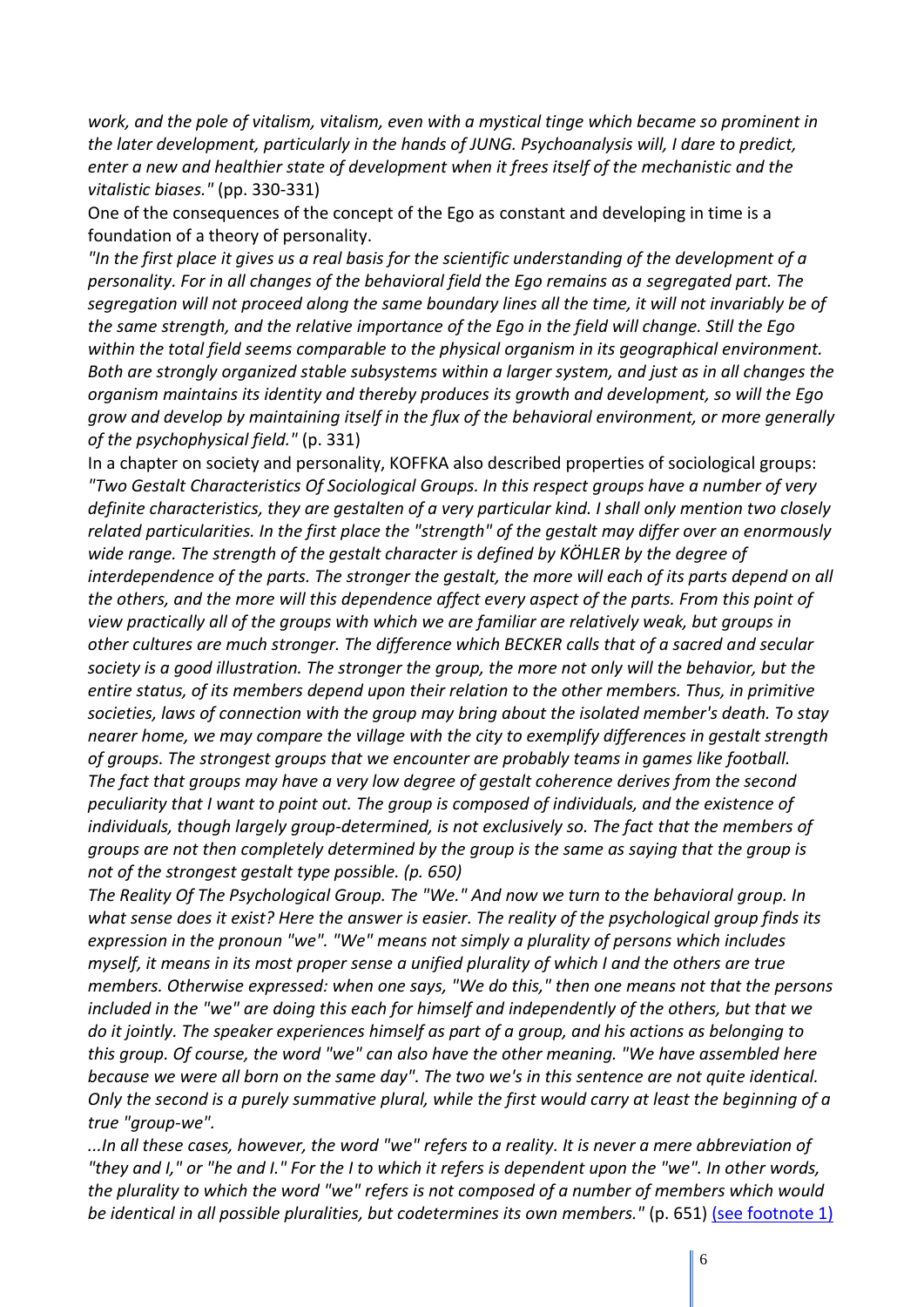#### **Kurt LEWIN**

In *A Dynamic Theory of Personality* (1935), LEWIN wrote:

*"FREUDs doctrine especially ( and this is one of its greatest services) has contributed largely to the abolition of the boundary between the normal and the pathological, the ordinary and the unusual, and hereby furthered the homogenization ... of all the fields of psychology."* (p. 22) LEWIN studied the interrelationships between psychological systems:

*"... one must try to get hold of them experimentally because they are most important for understanding the underlying reality of behavior and personality differences. In doing this we often find facts which FREUD first brought to our attention, thereby rendering a great service even though he has not given a clear dynamic theory in regard to them. One such fact is that of substitution.*

*FREUD uses the concept of substitution extensively to explain both normal and abnormal behavior. Moreover, sublimation, which is closely related to substitution, is according to him an important foundation of our whole cultural life....*

*At present we have no theory which really explains the dynamics of substitution. FREUD avoids giving a definition of substitution and, according to the opinion of prominent psychoanalysts, he develops no real theory for it."* (pp. 180-181)

It is noteworthy that LEWIN and his associates carried out a series of experiments on substitution and sublimation with feebleminded children and with psychopathic children.

LEWIN distinguishes between two meanings of the question "Why" in psychology:

*"1. Why, in a given momentary situation, that is, with a given person (P) in a certain state and in a certain environment (E), does precisely this behavior result?*

*2. The more historical question: Why at this moment, does the solution have precisely this structure and the person precisely this condition or state? It is important to separate these two questions more clearly than is done, for example, in association psychology and in FREUDs theory. The center of gravity of our experimental work lies, as a rule, in the first kind of why...*

*As regards content, no action is referred either to the person on the one side or to the psychological situation. Nearly all the investigations are therefore occupied with both problems."* (pp. 241-242)

LEWIN described in detail the punishment situation:

*"The threat of punishment creates necessarily a situation in which child and adult stand over each other as enemies. Herein lies one of the most important differences between this situation and that in which the child undertakes the task because of interest in the task itself.*

*... In essence, the strife of the child may be directed against the task, against the punishment, or against the barrier thwarting the attempt to go out of the field.*

*...Not infrequently the struggle is carried on by means which [Alfred] ADLER would designate as "arrangements," the difficulty which the adult must recognize consists in the fact that the child has developed a headache, a phenomenon that is frequently to be observed before school examinations.* (pp. 142-143)

A reference to ADLER occurred in LEWINs discussion of the punishment situations. LEWIN also referred to ADLER in other contexts. For example:

*"Experiences of success and failure have, as ADLER correctly emphasizes, an extremely marked effect upon the child's encouragement and discouragement, and hence upon his later performance"* (p. 100).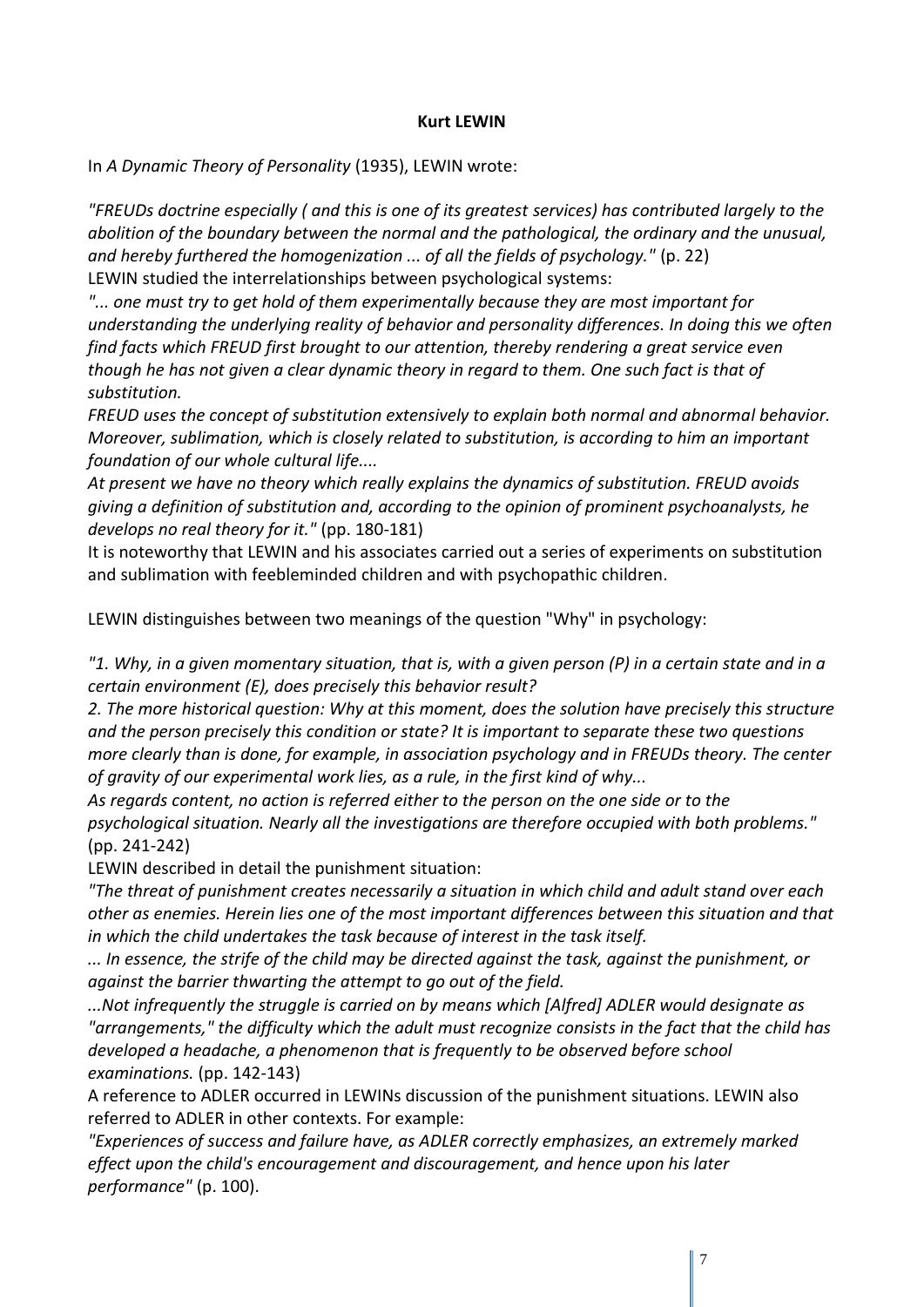The authoritative book, The Individual Psychology of Alfred Adler, by Heinz and Rowena ANSBACHER (1956) (she was a student in Max WERTHEIMERs first class in the Graduate Faculty and both attended other seminars by WERTHEIMER at the New School) discussed the relationships between Adlerian concepts (cf. DREIKURS, 1950) and Lewinian experiments, e.g., level of aspiration (goal-setting and finished and unfinished tasks).

In *Field Theory and Social Sciences* (1951), LEWIN wrote:

*Psychoanalysis has probably been the outstanding example of a psychological approach which attempts to reach the depths rather than the superficial layers of behavior.... Psychoanalysis has not always kept in line with the requirements of scientific method when making its interpretations of behavior. What is needed are scientific constructs and methods which deal with the underlying forces of behavior but do so in a methodologically sound manner.* (p. 60)

# *Footnotes:*

(1) It is instructive to compare KOFFKAs discussion with WERTHEIMERs remarks in the social psychology seminars concerning the Gestalt conception and FREUDs conception of the group: LUCHINS and LUCHINS, 1978, Volume II, especially Chapter 5, "The Group: A Gestalt Thesis," Chapter 6 , "Types of Groups," and Chapter 7, "Groups and Libidinal Ties." [\(back to text\)](http://gestalttheory.net/archive/luch2.html#FN1)

## *References:*

ANSBACHER, H.L. & ANSBACHER, R.R. (1956): *The Individual Psychology of Alfred Adler*. New York: Basic Books.

DREIKURS, R. (1950): *Fundamentals of Adlerian Psychology*. New York: Greenburg.

KOFFKA, K. (1935): Principles of Gestalt Psychology. New York: Harcourt, Brace.

LEWIN, K. (1935): A Dynamic Theory of Personality, translated by Donald K. Adams and Karl E. Zener. New York: McGraw-Hill.

LEWIN, K. (1951): Field Theory in Social Science. New York: Dorwin Cartwright, Ed., Harper. LUCHINS, A.S. & LUCHINS, E.H. (1978): Revisiting Wertheimer's Seminars, Vol. I: Value, Social Influences, and Power; Vol. II: Problems in Social Psychology. Cranbury, New

## **Part 3: Kurt Goldstein; Concluding Remarks**

## **Kurt GOLDSTEIN**

Referring to WERTHEIMER, KÖHLER, KOFFKA, and other Gestalt psychologists, MASLOW wrote the following:

*"None of these people ever had any use for psychoanalysis in any of its varieties, and my impression was that none of them ever understood it at all. By contrast, Kurt GOLDSTEIN did understand psychoanalysis even though he disagreed with it in many points, most of the time quite justly, I thought. Yet he was knowledgeable enough and understanding enough and sympathetic enough so that a psychoanalytic institute in New York City invited Kurt to give a series of lectures critical of psychoanalysis. GOLDSTEIN felt much closer to FROMM and HORNEY than he did to the classical Freudians."* (MASLOW, 1969, cited in LUCHINS and LUCHINS, 1988, p.137) In his New School seminars, WERTHEIMER mentioned the work of Adhemar GELB and Kurt GOLDSTEIN (1918, ELLIS, 1938) as an example of using the social field to help the patient. A footnote to the paper noted that the practical motivation for the work *"was the need for helping*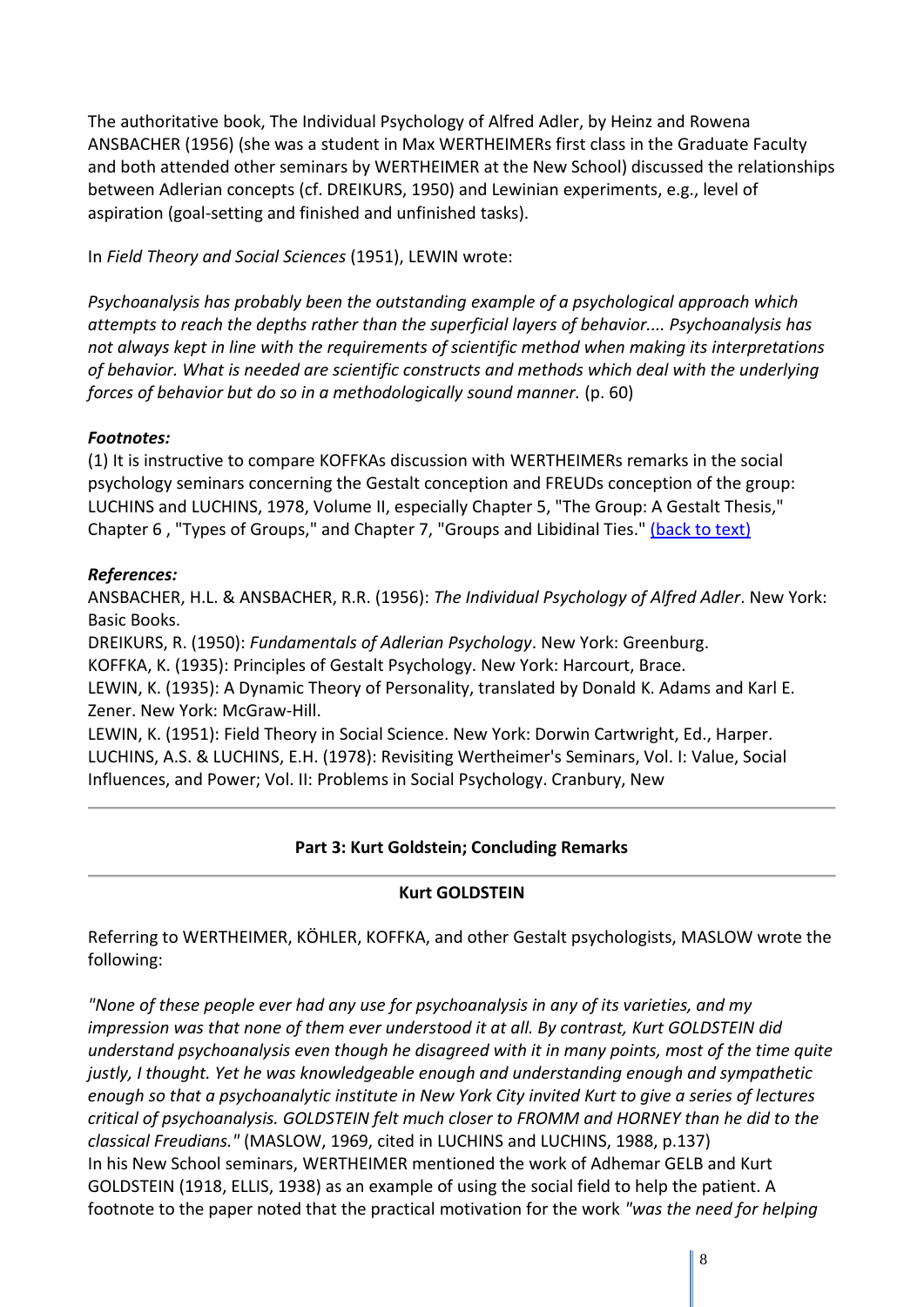*the patients regain a place in the world of normal affairs...to discover what they could do and secure work for them in this field"* (ELLIS, 1938, p. 315n).

GOLDSTEINs major work is *The Organism*. First published in Germany in 1934 and in English translation in 1939, it was reissued in 1995, with a forward by the neurologist Olivier SACHS. It is reviewed by Anne HARRINGTON in *Isis* (1996, 87, pp. 578-579). She points out that an earlier review, also published in Isis (1949, 32, pp. 390-393) was by the physical anthropologist and humanistic, antireductionist thinker, M.F. Ashley MONTAGU, who was "effusive" and called *The Organism "one of the most important works on theoretical biology published during this century."*  He characterized its use of pathological phenomena for empirical and philosophical insight into the nature of organismic life, especially human life, as a "revelation."

However, there were also negative reactions, among them B.F. SKINNERs critique. He considered the book metaphysical in the sense that the principal questions it raised cannot be answered experimentally.

*The Organism* (1939), has a reference to FREUD in the chapter on anxiety:

*"Thus, all investigators who have dealt with the problem of anxiety have sought to distinguish between anxiety and fear. I am only mentioning the interpretations of FREUD, W. STERN and G. REVESZ. The philosophers, especially those whose interest was centered around the phenomenon of anxiety - I mention only PASCAL, KIERKEGAARD, HEIDEGGER - have been very careful to distinguish between anxiety and fear. [The latter two] consider fear as fear of something, while anxiety in their opinion deals with "nothingness"; their descriptions strongly suggest that anxiety is a state which is without reference to any object....*

*We have characterized the conditions of brain-injured patients, when faced with solvable and unsolvable tasks, as states of ordered behavior and catastrophic reaction. The [latter] show all the characteristics of anxiety. We have attempted to understand the origin of these reactions as the expression of shock, due to inadequate utilization of stimuli, caused by the change of structure in the patient.... Apprehending an object presupposes ordered functional evaluation of the stimulus. The fact that the catastrophic condition involves the impossibility of ordered reactions precludes a subject "having" an object in the outer world.*

Thus, we find in patients: their anxiety has no corresponding content, and is lacking in object.... *The above statement, however, must be amended. It is only true as far as we consider the inner experience. But the organism which is seized by the catastrophic shock is, of course, in the state of coping with a definite, objective reality: the organism is faced with some "object." The state of anxiety becomes intelligible only if we consider the objective confrontation of the organism with a definite environment. Only then can we comprehend the basic phenomenon of anxiety: the occurrence of disordered stimulus evaluation as it is conditioned through the conflict of the organism with a certain environment which is inadequate for it.... Thus, we may talk of "contentless" anxiety, only if we regard the experience alone. To be sure, it is usually in this sense that one talks of anxiety. But this is not quite correct, and is due to a false emphasis on subjective experience in the characterization of so-called psychic phenomena.... Thus what is usually described as anxiety is only [one] side of the process....*

What is it then that leads to fear? *Nothing but the* experience of the possibility of the onset of anxiety. *"* (pp. 294-296)

GOLDSTEIN went on to consider anxiety in the infant and the child, again referring to FREUD: *"The child behaves, in some respects, similar to the brain-injured patient. It is very frequently confronted with tasks with which it cannot cope, and which menace its existence. Thus, anxiety*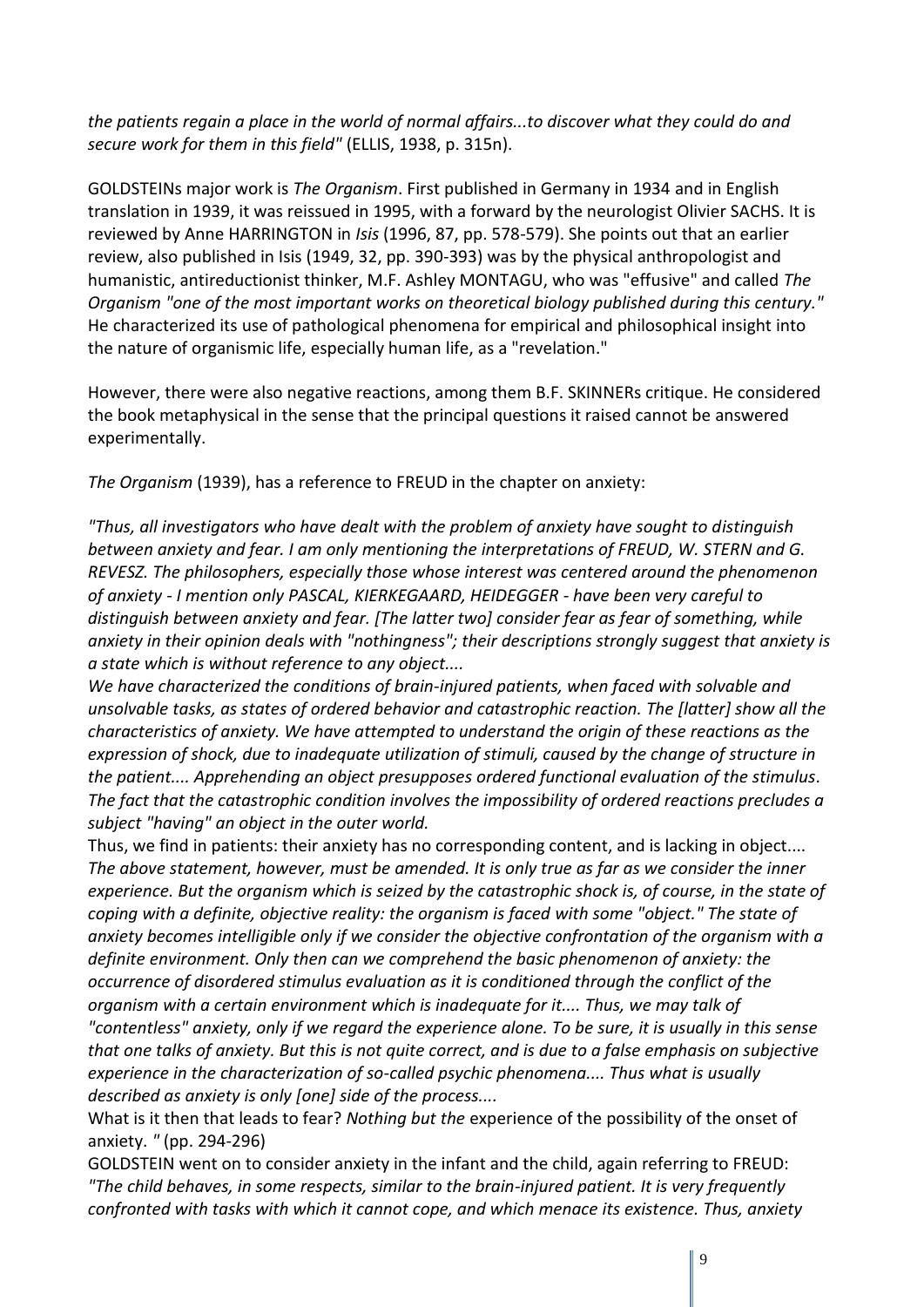*certainly plays a great role in the life of the child. However, it is diminished through safeguards which the adult arranges and which save the child from shocks that otherwise would be too extreme. Furthermore, the anxiety in children is reduced through a peculiarity [which] is the extraordinarily strong and general tendency to action, and the urge to solve given tasks... As the child grows into the world of the adult, its behavior becomes more even and "ordered." The more it becomes fitted to its environment, the more its "wondering" decreases, but it never disappears completely .... Just as in the brain-injured person, the normal adult has the urge to diminish his anxiety even though to a much lesser degree. As an expression of this urge, we find in the adult the tendency towards order, norms, continuity, and homogeneity, in principle similar to patients. But apart from this, the normal is determined by his urge (already inherent in the child) for new experiences, for the conquest of the world, and for an expansion of his sphere of activity... His behavior oscillates between these two tendencies ... The outcome of the two tendencies is the cultural reactions.*

*But in no way could one claim that this "ordered" world, which culture represents, is the product of anxiety, the result of the desire to avoid anxiety, as FREUD conceives culture as sublimation of the repressed drives. This would mean a complete misapprehension of the creative trend of human nature, and at the same time would leave completely unintelligible why the world was formed in these specific patterns, and why just these forms should be suited to produce security for man."*  (pp. 303-305)

GOLDSTEINs concluding remarks include the following, which also refers to FREUD:

"[Our procedure is rooted in] the conviction that a state of greater perfection can never be understood from that of less perfection, and that only the converse is possible. It is very feasible to isolate parts from a whole, but a perfect whole can never be composed by synthesizing it from the less perfect parts....

When centering is defective, when parts are split off from the whole, it is certainly possible that the outcome is antagonism, for example, a contest in the field of perceptions or drives, or something in the nature of a struggle between "mind" and "drives." Then it is even possible that a so-called "drive" may become so pathologically dominant that it is mistaken for a true, essential characteristic of the normal organism, as in the anthropology of FREUD. But from such partitive phenomena, it will never be possible to understand, even approximately, the inner coherence and unity of holistic behavior. From no single phenomenon does a path lead to the whole; yet it can be comprehended as a privation of the whole. The possibility of such privations is no objection to the holistic organization; rather, they express the imperfection in self-realization resulting from a lack of potency of "essential nature." This lack is either innate ... through a deprivation of the grace of endowments - or it is acquired through disease, or it is a sequel of overpowering demands by the environment." (pp. 515-516)

#### **Concluding Remarks**

From the above sampling of remarks, it seems that WERTHEIMER, KOFFKA, KÖHLER, LEWIN and GOLDSTEIN did not have the same view of psychoanalysis. It is difficult to generalize about Gestalt psychologists' views of psychoanalysis (or about psychoanalysts' views of Gestalt psychology). For example, psychologists who were concerned, in different degrees, with child development and various social phenomena, probably had more use for psychoanalytic concepts. Perhaps MASLOW overgeneralized when he said that none of the Gestalt psychologists had any use for psychoanalysis. There was a rather friendly interaction between some Gestalt psychologists and some psychoanalysts who were receptive to each others' ideas. In personal talks with Rudolf DREIKURS and traditional psychoanalysts who were consultants to the Veterans Administration, we found much on which to agree, perhaps because we focused mainly on practice: on diagnosis and treatment of the patients, rather than mainly on theory.